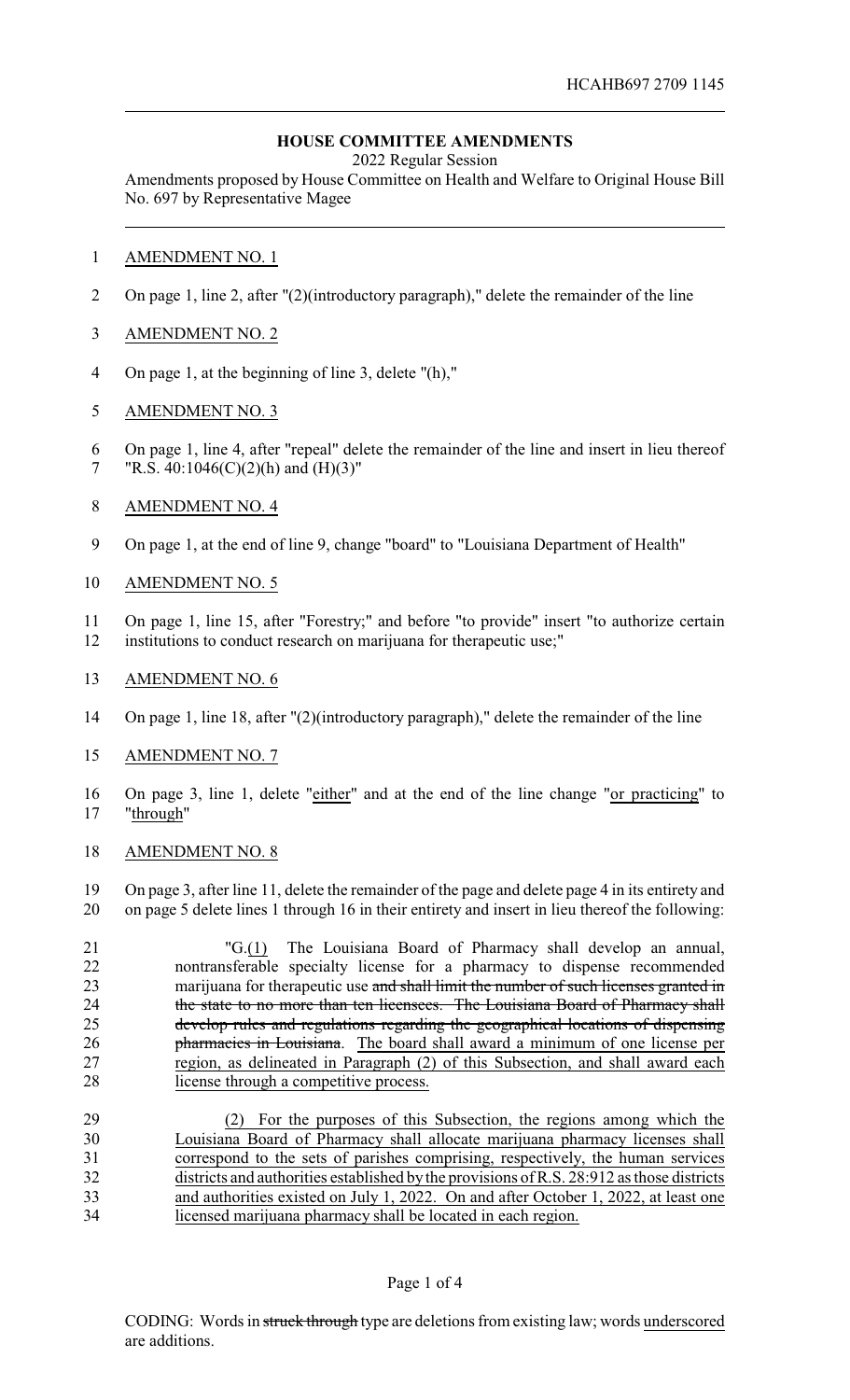(3) After five thousand active, qualified patients are registered in the prescription monitoring program in a region, the Louisiana Board of Pharmacy shall require the marijuana pharmacy licensee in that region to open one additional marijuana pharmacy location in that region. The board shall license the additional location within three months of the date on which the patient registration threshold provided for in this Paragraph is met.

 (4) Following the issuance of a license in a region in accordance with the process provided in Paragraph (3) of this Subsection, if a total of an additional five thousand active, qualified patients are registered in the prescription monitoring program in the region, then the Louisiana Board of Pharmacy may license one additional marijuana pharmacy location in that region. In the issuance of a license as authorized in this Paragraph, the board shall consider any unserved parishes within the region when approving a location for licensure. The provisions of this Paragraph authorizing an additional license in a region shall apply each time that an additional increment of five thousand active, qualified patients registered in the prescription monitoring program is reached in the region.

- (5)(a) No marijuana pharmacy shall locate within a fifteen-mile radius of another marijuana pharmacy.
- (b) Notwithstanding the provisions of Subparagraph (a) of this Paragraph, in a region that encompasses any parish with a population of more than three hundred fifty thousand persons according to the most recent federal decennial 22 census, no marijuana pharmacy shall locate within a ten-mile radius of another 23 23 marijuana pharmacy.<br>24 (c) Notwithst
- (c) Notwithstanding the provisions of Subparagraph (a) of this Paragraph, in a region that encompasses any municipality with a population of more than three hundred fifty thousand persons according to the most recent federal decennial census, no marijuana pharmacy shall locate within a five-mile radius of another marijuana pharmacy."
- AMENDMENT NO. 9
- On page 7, delete lines 1 through 3 in their entirety and insert in lieu thereof the following:
- "(c) The Louisiana State University Agricultural Center or, the Southern University Agricultural Center, and the University of Louisiana at Monroe may 33 conduct research on marijuana for therapeutic use if the center is licensed as a production facility pursuant to this Section."
- AMENDMENT NO. 10
- On page 7, line 5, delete "and" and insert a comma ","
- AMENDMENT NO. 11

 On page 7, line 6, after "Center" and before "shall" insert a comma "," and "and the University of Louisiana at Monroe"

- AMENDMENT NO. 12
- On page 7, line 24, delete "by its licensed university"
- AMENDMENT NO. 13
- On page 8, line 2, delete "and the licensed university"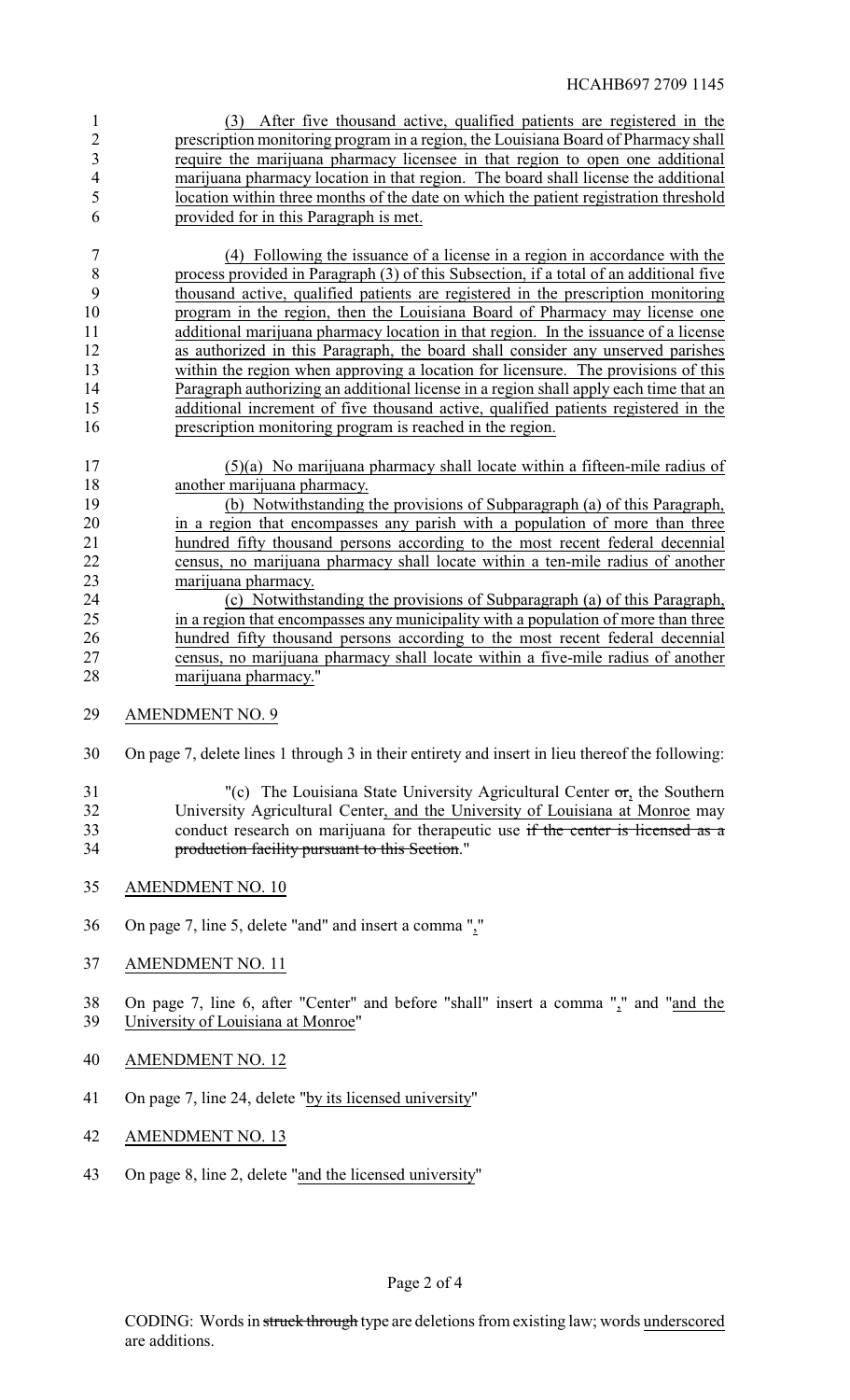- AMENDMENT NO. 14
- On page 9, at the end of line 15, delete "and the licensed university"
- AMENDMENT NO. 15
- 4 On page 13, line 15, change "LMMTS," to "LMMTS,"
- AMENDMENT NO. 16
- On page 13, line 23, change "all agents" to "the agent or agents"
- AMENDMENT NO. 17
- On page 14, at the beginning of line 10, change "Board of Pharmacy." to "Department of
- Health," and at the end of the line change ""board"." to ""department"."
- AMENDMENT NO. 18
- 11 On page 14, line 22, change "board," to "department,"
- AMENDMENT NO. 19
- On page 15, at the end of line 1, change "board" to "department"
- AMENDMENT NO. 20
- On page 15, at the beginning of line 2, delete "or its designee"
- AMENDMENT NO. 21
- 17 On page 15, line 5, change "board review." to "review by the department."
- AMENDMENT NO. 22
- On page 15, at the end of line 10, change "board or its designee." to "department."
- AMENDMENT NO. 23
- On page 15, at the end of line 15, change "board." to "department."
- AMENDMENT NO. 24
- On page 15, line 20, change "board" to "department"
- AMENDMENT NO. 25
- On page 15, line 24, change "board or its designee" to "department"
- AMENDMENT NO. 26
- 27 On page 16, line 10, change "Board of Pharmacy" to "Department of Health"
- AMENDMENT NO. 27
- On page 16, at the end of line 19, insert the following: